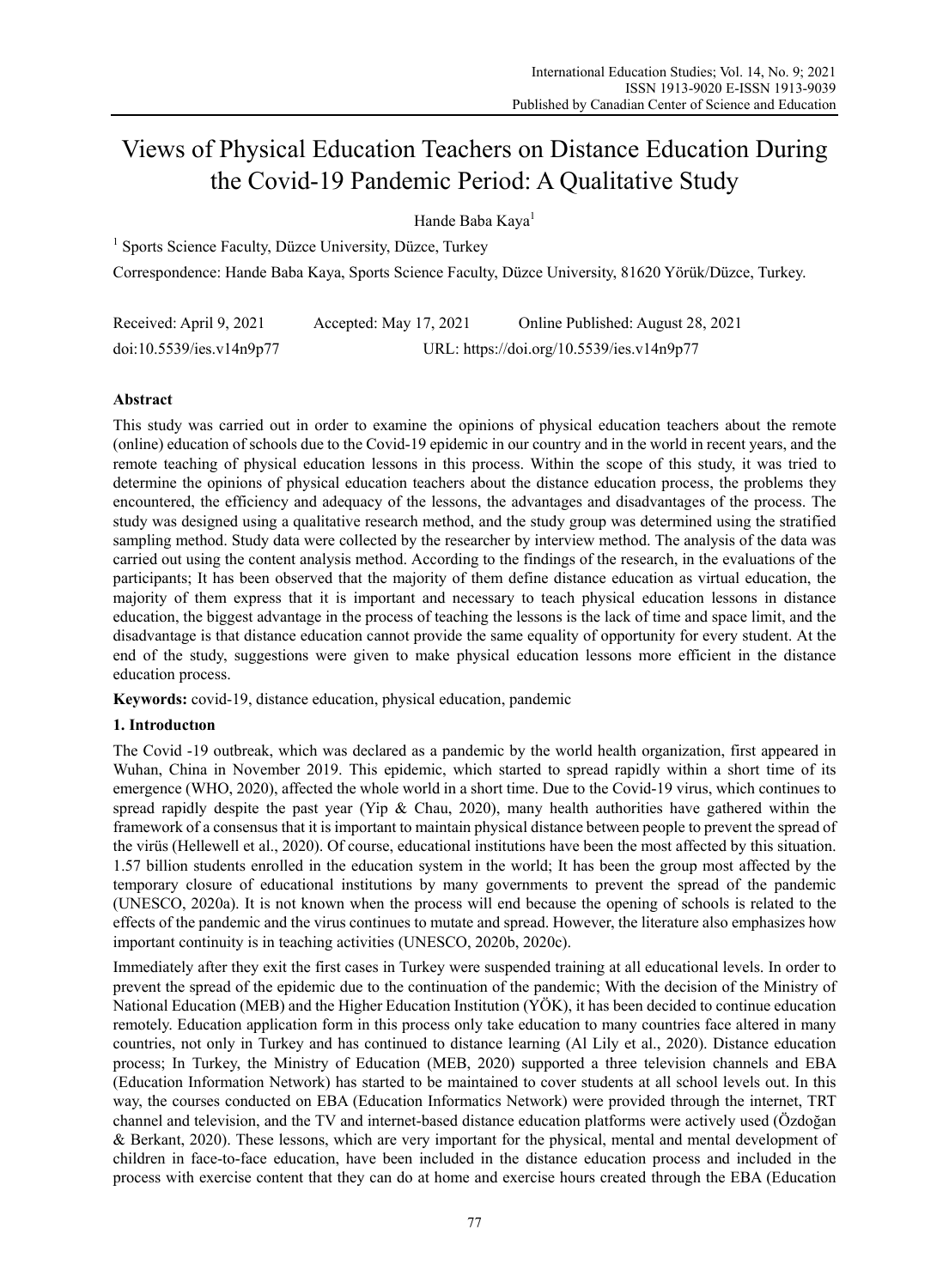Information Network). Physical education lessons, which are not every day of the week in face-to-face education, continue to be taught with live lessons created over EBA during normal class hours during the distance education process. When we look at the definitions of distance education, we can define teaching as an independent environment where teachers and students in different times and places meet through information technologies and teaching using appropriate materials and documents (Uşun, 2006). In distance education applications, lessons can be conducted in two different ways. These; Students and teachers meet online at a previously determined common time (simultaneously) (Fidalgo et al., 2020) or in cases where it is not possible to meet in a common time period, teachers' pre-prepared lecture presentations, videos, etc., lesson materials. It is the type of asynchronous education that it shares, where students can access these contents at any time (Watts, 2016).

In order to realize this type of education, it is seen that different strategies, methods and techniques should be replaced with different requirements in terms of teachers, students and curricula, and to increase learning instead of standard teaching methods (Özcan & Saraç, 2020). With the appearance of an unexpected pandemic, teachers who were unprepared in this regard suddenly had to teach lessons remotely and online. In this case, unlike face-to-face training, requirements such as using technology, managing the distance communication process well, developing digital learning resources, producing content that facilitates and supports learning have emerged (Ally, 2019; Bawane & Spector, 2009; Farmer & Ramsdale, 2016). Within the scope of this study, it was tried to examine how this process passed through the eyes of teachers, and the opinions of physical education teachers about the advantages and disadvantages of distance education were examined.

#### **2. Method**

### *2.1 Research Model*

In this study, it was designed within the framework of a qualitative research design in order to examine the views of physical education teachers on distance education during the Covid-19 pandemic. Data were collected using the interview technique, one of the qualitative research methods. The interview technique is an effective data collection technique in terms of determining the perceptions, reactions and experiences of the participants (Yıldırım & Şimşek, 2013).

### *2.2 Research Participants*

Twenty physical education teachers, 8 female and 12 male, participated in this study. While forming the participants, volunteerism was taken as a basis and active working of teachers in secondary schools affiliated to the Ministry of National Education was accepted as a prerequisite. In the selection of the participants, the time they worked as a physical education teacher was taken as a criterion. In the teaching profession; Interviews were conducted with 5 teachers who worked for 0-5 years, 5 teachers who worked for 6-10 years, 5 teachers who worked for 11-15 years and 5 teachers who worked for 16 years or more.

# 2.2.1 Profiles of Participants

Personal information of 20 physical education teachers participating in the study is included in Table 1.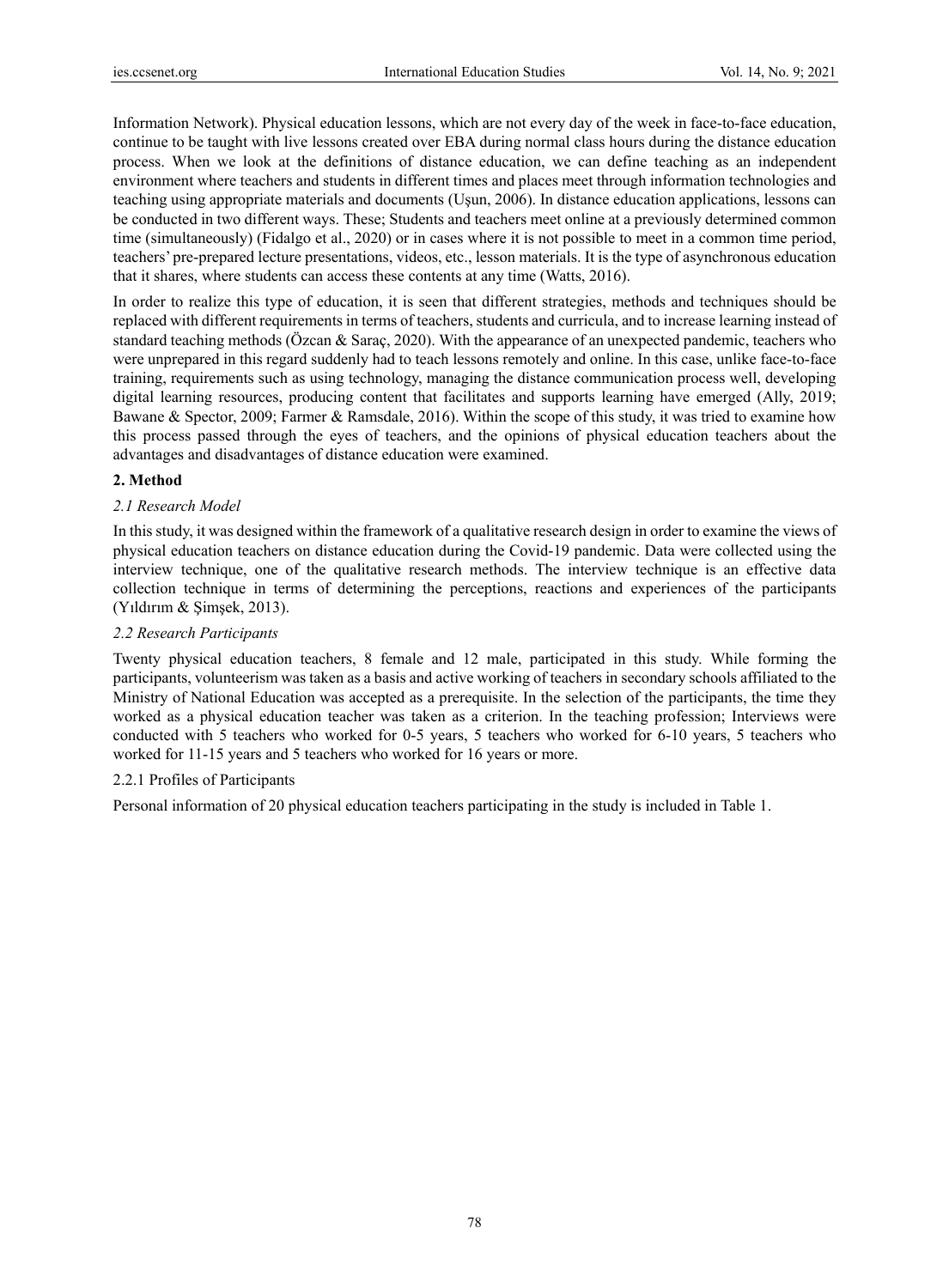| Table 1. Personal information of the participants |  |  |  |
|---------------------------------------------------|--|--|--|
|---------------------------------------------------|--|--|--|

| Participants    | Gender | Age | <b>Experience Time</b> |
|-----------------|--------|-----|------------------------|
| P <sub>1</sub>  | W      | 29  | $0-5$ years            |
| P <sub>2</sub>  | W      | 32  | $0-5$ years            |
| P <sub>3</sub>  | M      | 23  | $0-5$ years            |
| P <sub>4</sub>  | M      | 27  | $0-5$ years            |
| <b>P5</b>       | M      | 27  | $0-5$ years            |
| <b>P6</b>       | W      | 35  | $6-10$ years           |
| P7              | W      | 38  | $6-10$ years           |
| P <sub>8</sub>  | M      | 38  | $6-10$ years           |
| P <sub>9</sub>  | M      | 40  | $6-10$ years           |
| P <sub>10</sub> | M      | 41  | $6-10$ years           |
| P11             | W      | 36  | $11-15$ years          |
| P <sub>12</sub> | W      | 40  | $11-15$ years          |
| P <sub>13</sub> | M      | 38  | $11-15$ years          |
| P <sub>14</sub> | M      | 44  | $11-15$ years          |
| P <sub>15</sub> | M      | 45  | $11-15$ years          |
| P <sub>16</sub> | W      | 44  | 16 and over            |
| P17             | W      | 48  | 16 and over            |
| P <sub>18</sub> | M      | 54  | 16 and over            |
| P <sub>19</sub> | M      | 54  | 16 and over            |
| P <sub>20</sub> | M      | 57  | 16 and over            |
|                 |        |     |                        |

### *2.3 Data Collection Tools*

The data collected within the scope of the research were collected with the interview forms prepared by the researcher. The interview form consists of 4 questions aiming to determine the opinions of physical education teachers on distance education during the Covid-19 process. The interview questions were prepared for the purpose of the research, and they were finalized after being checked by two professors in the field of qualitative study.

The questions in the interview form;

- 1) Can you explain what distance education means to you, what do you understand when it comes to distance education?
- 2) Have you received any training related to distance education? How would you rate yourself on distance education?
- 3) Should physical education lessons be taught regularly during the Distance Education period? If you think it should or should not be processed, can you explain why?
- 4) How do you benefit from technology in the distance education process? What are the web tools you use most to create course content?
- 5) What do you think are the advantages and disadvantages of teaching physical education lessons in the distance education process?

#### *2.4 Data Collection and Analysis*

Interview technique and interview form within the scope of this technique were used to collect research data. While preparing the interview form, the relevant literature was scanned and appropriate questions were prepared by taking expert opinion. Necessary permissions were obtained for the study and approval was given by the scientific research and publication ethics committee of Düzce University (Number: E-78187535-640-29633). A pilot interview was conducted with a physical education teacher in order to ask the interview questions in the appropriate order. A face-to-face meeting was held by making appointments with the participants and recorded with a tape recorder. After the records were deciphered, the codings were made by two professors and researchers, who are experts in qualitative research. Descriptive analysis and content analysis methods were used in analyzing the data. Themes were formed by coding the data summarized from the interviews with descriptive analysis. Later, it was tried to establish conceptual links that serve to explain the relationship between the data obtained through content analysis and the goals (Büyüköztürk, 2013). The analysis was completed by interpreting the themes and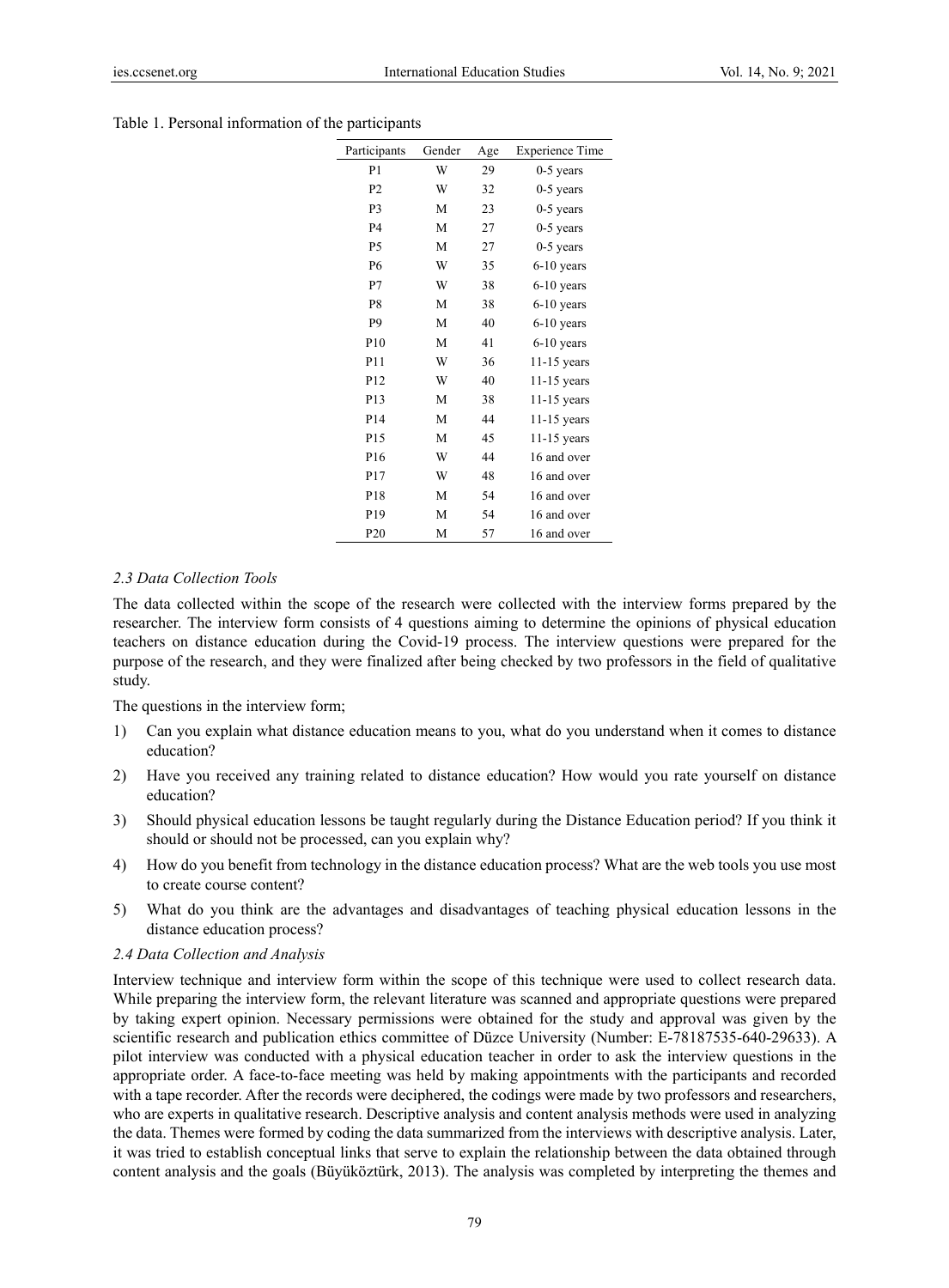codes in the findings section of the research. Within the scope of this research, reliability; It was calculated using the reliability formula suggested by Miles and Huberman (1994) and the reliability rate was found to be 87%. It is used as another reliability criterion in direct quotations.

# **3. Findings**

In this part of the research; The questions in the interview form were analyzed, and the theme, sub-themes and codings created over the data are shown.

Table 2. Definitions of physical education teachers regarding distance education expression

| THEME             | <b>SUB-THEME</b> | <b>CODING</b>                             |   |
|-------------------|------------------|-------------------------------------------|---|
| Distance Learning | Definition       | Virtual education                         | x |
|                   |                  | Independent education from time and space | 6 |
|                   |                  | Technology supported education            |   |
|                   |                  | Asocial education                         |   |
|                   |                  | Education without feedback                |   |
|                   |                  | Unequal opportunity education             |   |

When Table 2 is examined, it is seen that the opinions of physical education teachers on distance education are related to virtual education, time and place independent education and technology supported education. Some of the opinions of physical education teachers about distance education are as follows:

"A virtual educational environment where we come together with students using internet infrastructures"

"A technology supported education environment where information can be provided from anywhere and at any time"

"A form of education that allows us to continue the education process with the students we come together easily with the developing technology"

Table 3. Physical education teachers' views on whether or not they receive any education related to distance education

| THEME                                                    | <b>SUB-THEME</b>           | <b>CODING</b>                             |    |
|----------------------------------------------------------|----------------------------|-------------------------------------------|----|
|                                                          | In-service training status | Not participated                          | 15 |
|                                                          |                            | Participated                              |    |
|                                                          | Positive opinions          | The opportunity to learn about technology |    |
|                                                          |                            | Developing new teaching strategies        |    |
| In-service training about the distance education program |                            | A different experience                    |    |
|                                                          | Negative opinions          | Feeling of inadequacy                     |    |
|                                                          |                            | It's not efficient                        |    |
|                                                          |                            | Inability to keep up with technology      |    |
|                                                          |                            | Difficulty in creating course content     |    |

When Table 3 is examined, when examining the opinions of physical education teachers on whether or not to receive education about the distance education program during the Covid-19 pandemic, it is seen that they carry out the distance education process without any training. The opinions of physical education teachers about whether or not they receive education related to distance education are as follows:

"The process started without any training about distance education, then we learned by researching and examining over time"

"We had a hard time because we did not receive any training, it is very difficult to keep up with technology, we are trying to carry out the process by getting support from young teachers."

When Table 3 is examined, when we examine the positive opinions of physical education teachers about the distance education program during the Covid-19 pandemic period, it is seen that they have the opportunity to learn about technology intensively. The positive opinions of physical education teachers about distance education are as follows: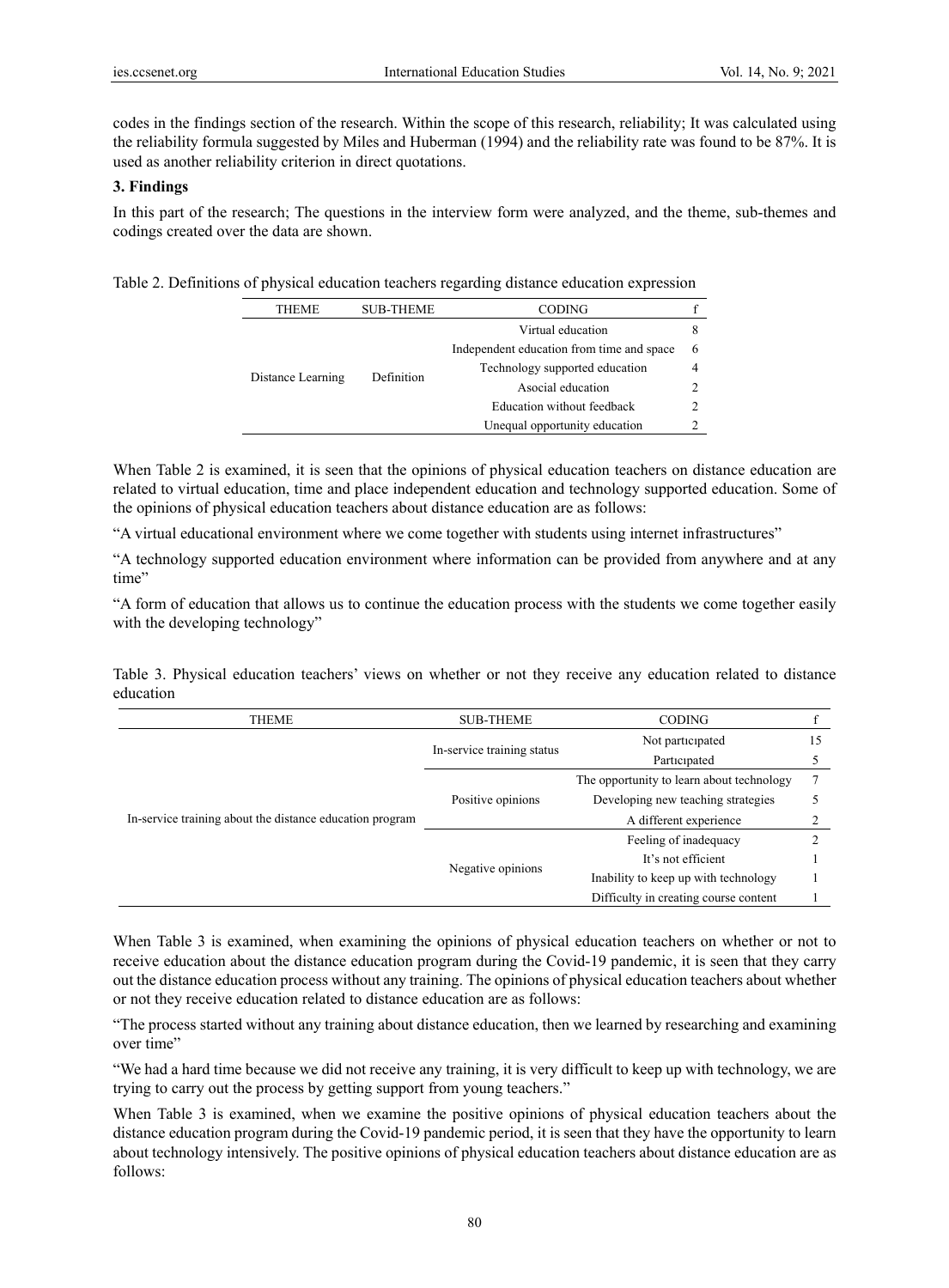"We have never used technology so intensely since physical education lessons are mostly conducted in face-to-face interaction, the distance education process was in a way a process where we learned how to use technology in lessons."

"We always prefer to teach the lessons face-to-face because physical education lessons are a lesson that we can get efficiency only when they are applied one-on-one, but this pandemic, although we do not want it, has forced us to learn remotely, how can we use technology in lessons to continue this process in the best way. we started to investigate. This process has been an opportunity for us to get to know the technology closely. "

When Table 3 is examined, when the negative opinions of physical education teachers about the distance education program are examined during the Covid-19 pandemic period, it is seen that most of the teachers feel inadequate. The negative opinions of physical education teachers about distance education are as follows:

"When the distance education started, I felt very foreign to this situation, I did not know what to do, students, we are novice, we are inexperienced, in this way I felt inadequate in front of the student."

"There were times when I felt insufficient in teaching when there was no feedback and very poor mutual interaction in distance education."

"We are so unfamiliar with technology that I realized this during the distance education process, I thought it was time to retire because you are inadequate and desperate when you cannot transfer your experience of years, and you question yourself when it is not useful."

Table 4. The opinions of the physical education teachers about the regular teaching of physical education lessons during the distance education period

| <b>THEME</b>                                    | <b>SUB-THEME</b>   | <b>CODING</b>                                       |    |
|-------------------------------------------------|--------------------|-----------------------------------------------------|----|
|                                                 | Courses processing | Must be a lesson                                    | 15 |
|                                                 | status             | May not be a lesson                                 | 5  |
|                                                 |                    | Supports physical and spiritual development         | 7  |
|                                                 | Positive opinions  | Provides mobility                                   | 5  |
|                                                 |                    | Physical education lesson is just as important as   | 2  |
| Implementation of physical education lessons in |                    | other lessons.                                      |    |
| distance education                              |                    | Increases motivation                                |    |
|                                                 | Negative opinions  | Low efficiency                                      | 2  |
|                                                 |                    | There is a risk of injury as there is no one-to-one |    |
|                                                 |                    | control                                             |    |
|                                                 |                    | No way to practice                                  |    |
|                                                 |                    | Problems in material procurement                    |    |

When Table 4 is examined, it is seen that there is a greater opinion that the lessons should be taught when the views of physical education teachers on the status of distance education and physical education lessons in the Covid-19 pandemic period are examined. The opinions of the physical education teachers about the teaching of the courses related to distance education are as follows:

"Physical education lessons should be taught because children who are inactive at home during the pandemic period need this lesson where they can release their energy and motivate them to other lessons."

"Physical education lesson is as important as the other courses in the curriculum, so it is very important for the physical and mental development of children to have this lesson in distance education as in face-to-face education."

When Table 4 is examined, when we examine the positive opinions about the teaching of physical education lessons in the distance education process during the Covid-19 period, it is seen that the answers of the lessons support physical and mental development and increase the mobility of children. The positive opinions of the physical education teachers about the teaching of the courses related to distance education are as follows;

"In the process of distance education, physical education lessons should be taught regularly, as physical education classes provide content that supports physical development and physical health of children during the pandemic period, and psychological exercise provides positive effects on children and allows them to relax in a depressed period."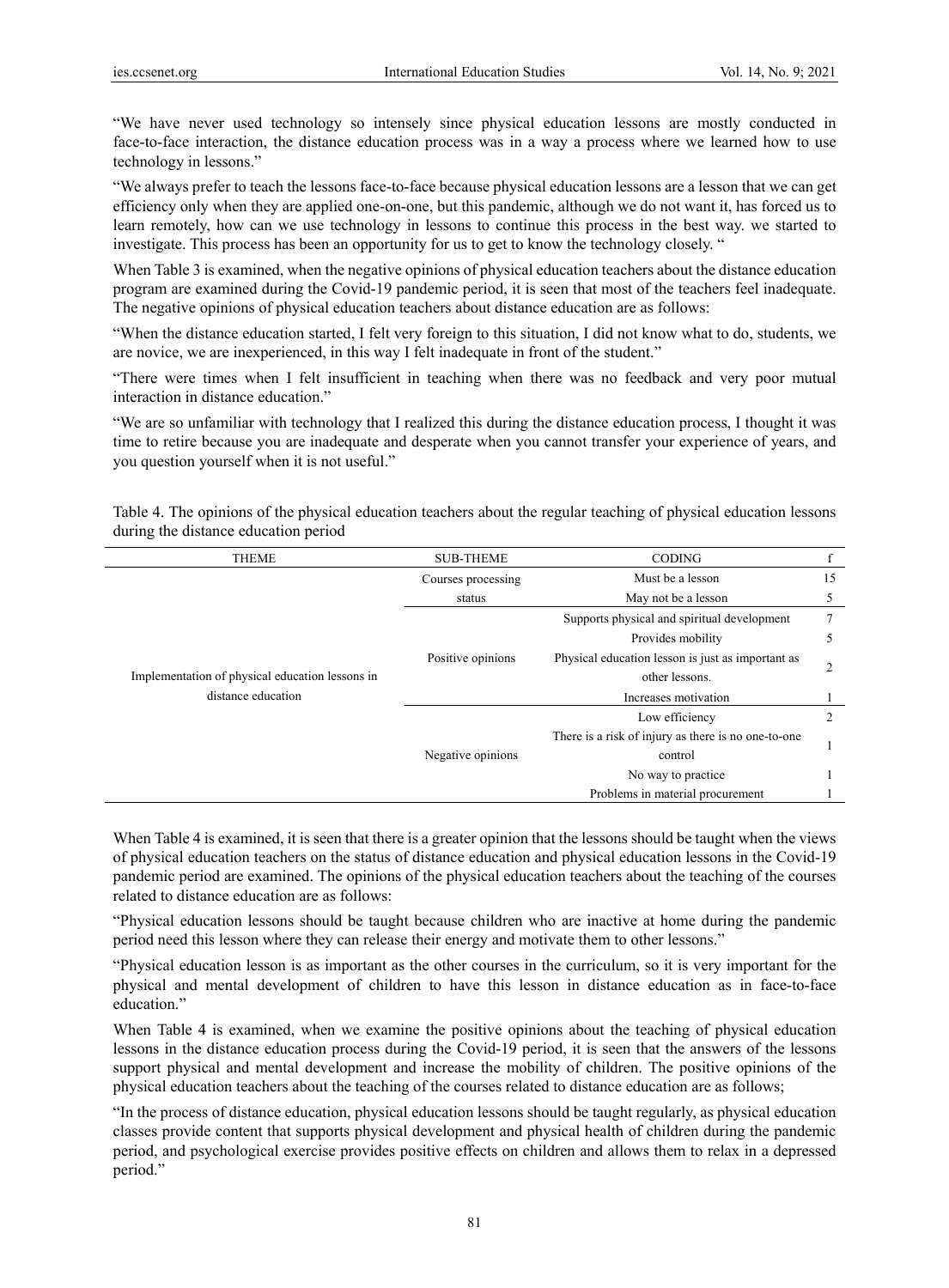"Due to the Covid-19 pandemic, children remained at home and had a sedentary period in front of the computer. In this process, the effects of physical negativity caused by inactivity are somewhat reduced with physical education classes and encourage children to move. "

"The physical and mental needs of the students, who were affected most by the pandemic and had to stay at home, can be met to some extent through physical education lessons, and physical development of children is supported by providing mobility thanks to the exercises and physical activities applied."

When Table 4 is examined, when we examine the negative opinions about the teaching of physical education lessons in the distance education process during the Covid-19 period, there is a risk of injury because the efficiency of the lessons is low and there is no one-to-one control. It seems that the answers are used more intensely. The negative opinions of the physical education teachers about the teaching of distance education courses are as follows:

"The inability of the student and the teacher to communicate in the same environment is very important in terms of the quality and permanence of education. Especially in physical education lessons, this is more important than other lessons. At this point, the distance education system is inadequate and inefficient. "

"As physical education teachers, we, as physical education teachers, practice the skills we will develop at a distance by showing them live in front of the screen or we want the children to practice it by telling them from the videos we have prepared before. We find it difficult to increase the motivation to participate in the lessons, and when the movements are not done correctly, the feedback becomes difficult for every student in the crowded classrooms. This situation brings with it both the failure to teach the movement as desired and the disability of the student with a wrong move. Certainly the lessons are less efficient than face-to-face education. "

"While the efficiency we get in the lesson develops a very low motor skill, doing this in an environment where there is no one-to-one interaction with the child does not replace face-to-face education in terms of gain."

"Although distance education uses technology to close the distance and bring students and us together, controlling the student is not particularly close control in the production of a physical movement, so the movement is wrong and wrong, so there is a risk of injury.

| <b>THEME</b>                     | <b>SUB-THEME</b>               | <b>CODING</b>                |   |
|----------------------------------|--------------------------------|------------------------------|---|
|                                  |                                | Online course creation       | 9 |
|                                  | Taking advantage of technology | Creating a virtual classroom | 5 |
|                                  |                                | Videos                       | 4 |
|                                  |                                | Creating bitmoji             |   |
| Technology in distance education | Web tools                      | <b>EBA</b>                   | Q |
|                                  |                                | Canva                        |   |
|                                  |                                | Genial.ly                    |   |
|                                  |                                | Mentimeter                   |   |

Table 5. The opinions of physical education teachers about the benefits of technology in distance education and the web tools they use most

When Table 5 is examined, when examining how they benefited from technology in physical education lessons in the distance education process in the Covid-19 period; It is seen that the participants mostly expressed their opinions on creating live lessons or virtual classrooms. The opinions of physical education teachers about using technology in distance education courses are as follows:

"For physical education lessons in distance education, I mostly use technology to create a vibrant classroom. By creating a live class, I get the opportunity to come together with students and teach the lessons as if they were in the same environment."

"I create my own virtual classroom thanks to web tools. There, I create bitmoji in my own character and convey the content of the course to the students at the beginning of the lesson as a preliminary information."

When Table 5 is examined, when the web tools they use most in physical education lessons in the distance education process in the Covid-19 period are examined; It is seen that the participants use EBA and Canva extensively. The opinions of physical education teachers about the web tools that are mostly used in distance education lessons are as follows: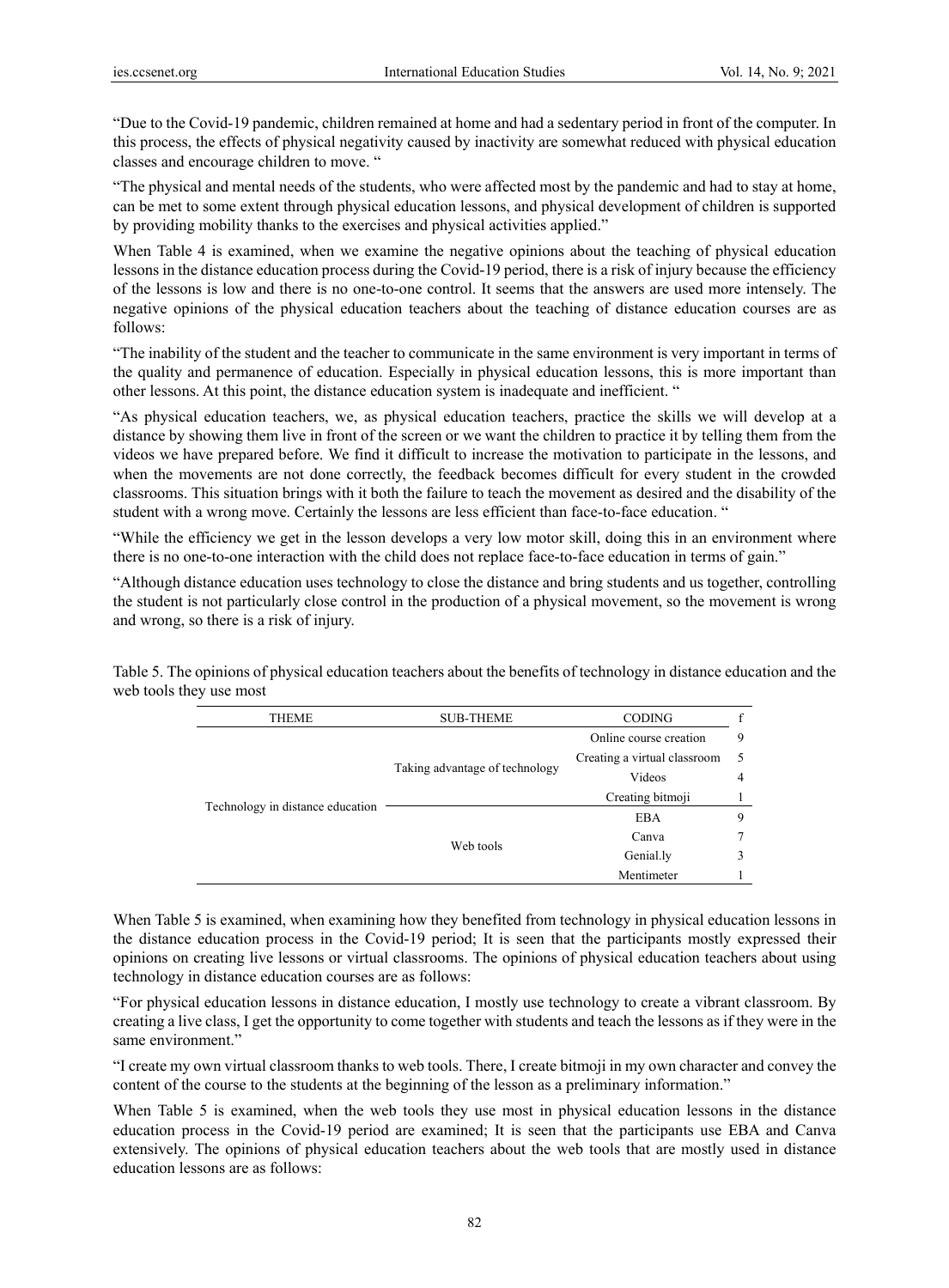"The web tool I use the most for physical education lessons is EBA (Education Information Network) created by the Ministry of National Education. Thanks to this web tool, we continue my lessons and do the exercises at home with my students."

"I usually use EBA (Education Information Network) while preparing my lessons, sometimes there is a web tool called canva.com while creating a virtual classroom. From there, I create my own class with the features I want and teach my lesson."

"We can create a classroom through Canva, and I even try to create an interaction between myself and the student by creating a bitmoji that reflects my own physical characteristics in this classroom. With a bitmoji that looks like me in front of them, they both have information about what we will do that day in that lesson, and they also have an idea about me."

Table 6. Physical education teachers' opinions about the advantages and disadvantages of teaching physical education lessons in the distance education process

| <b>THEME</b> | <b>SUB-THEME</b>                   | CODING                                                     | $\mathbf f$    |
|--------------|------------------------------------|------------------------------------------------------------|----------------|
|              |                                    | Watching the lesson at any time                            | $\overline{7}$ |
|              | Time independence                  | Prepare lecture videos in advance                          | 5              |
|              | Spatial independence               | Access to the lesson from your environment                 | 8              |
|              |                                    | Bringing people from different venues together             | 3              |
|              |                                    | Transportation                                             | 15             |
|              | Saving time                        | Absence of undesirable situations outside of the classroom | 6              |
|              |                                    | Few factors to distract the issue                          | 4              |
| Advantage    | Opportunity for development        | Learning to take advantage of technology                   | 11             |
|              |                                    | Learning web tools                                         | 9              |
|              |                                    | Reduce stress and anxiety                                  | 7              |
|              |                                    | Not feeling the fear of not being able to do               | 6              |
|              | Learning environment functionality | Lack of peer pressure                                      | 3              |
|              |                                    | Ability to repeat the movement as many times               | 3              |
|              |                                    | Meeting learning needs in safe environments                | 2              |
|              | Inequality of opportunity          | Difficulty accessing the internet and computer             | 17             |
|              |                                    | Difficulty in creating/procuring course material           | 6              |
|              |                                    | Not providing one-to-one assistance in movement teaching   | 18             |
|              |                                    | Difficulty in maintaining class dominance                  | 14             |
|              | Learning environment shortcomings  | Physical structure of the home environment                 | 13             |
|              |                                    | Low motivation for active participation                    | 7              |
|              |                                    | Absenteeism                                                | 6              |
| Disadvantage |                                    | Being unprepared for the lesson                            | 2              |
|              | Feedback gaps                      | No immediate feedback on the wrong action                  | 11             |
|              |                                    | Student's reluctance to ask questions                      | 9              |
|              | <b>Risks</b>                       | Injury                                                     | 5              |
|              |                                    | Incorrect/incorrect/incomplete learning of motor skill     | 3              |
|              |                                    | Inability to interact                                      | 17             |
|              | Lack of socialization              | Inability to create emotional bonds                        | 8              |
|              |                                    | Difficulty communicating                                   | 6              |
|              | <b>Evaluation</b> issues           | Inability to evaluate                                      | 13             |

When Table 6 is examined, it is seen that in the Covid-19 period, physical education teachers mostly expressed their views on the advantages of distance education, regardless of time and place. The opinions of physical education teachers about the advantages of distance education are as follows:

"The most important advantage is that students have the opportunity to attend classes in any place and place they want regardless of the classroom, and they have the opportunity to watch and practice these lessons over and over again whenever they want. They can re-open their home exercise practices at any time and apply them at home."

"In distance education, the student had the opportunity to use or access various resources via EBA whenever he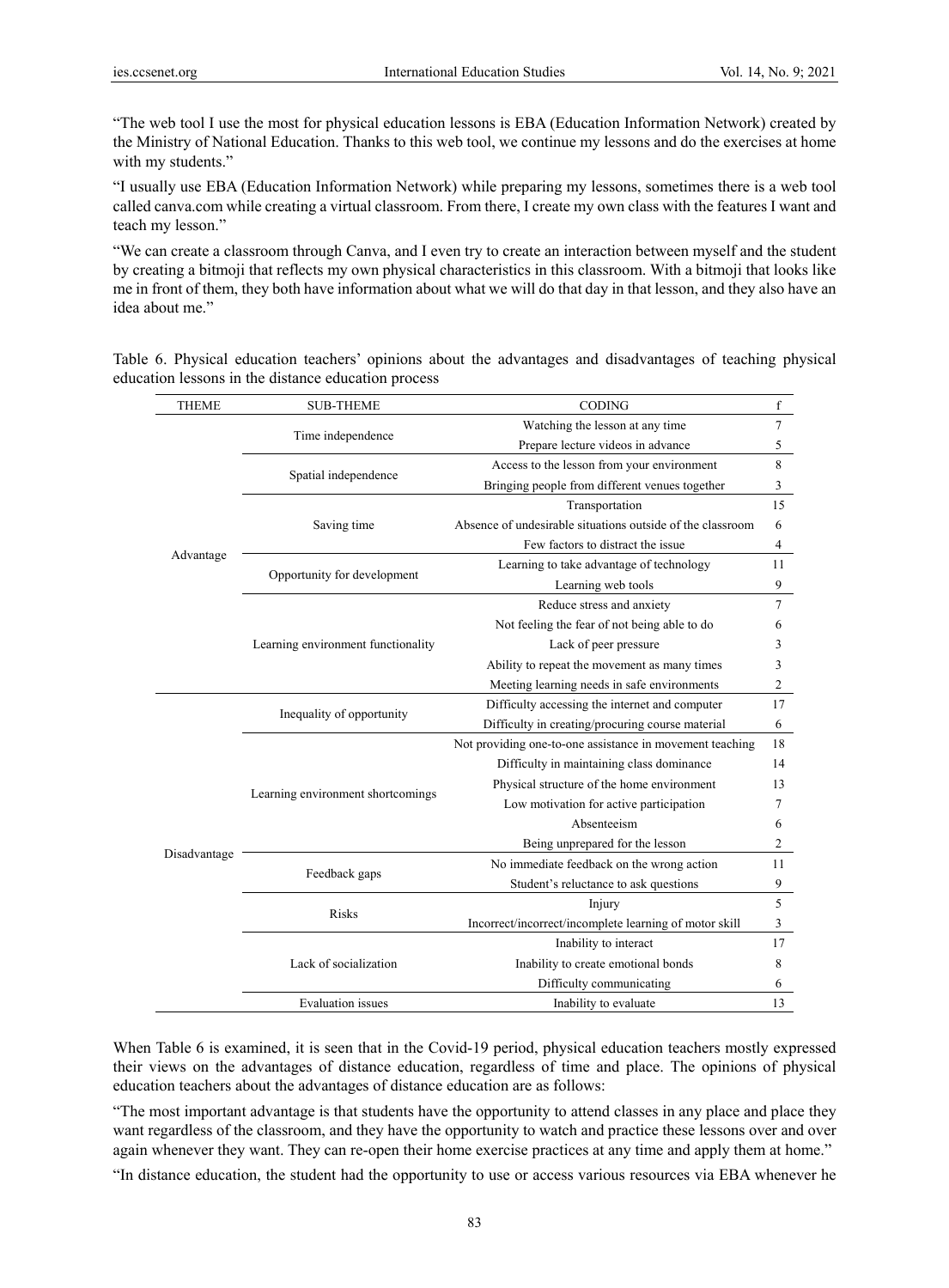wanted. This situation improved the use of technology skills of both students and also us teachers, and provided ease of accessing information whenever and wherever it wanted."

"The opportunity of practicing the movements as they wish in a comfortable environment like home in this lesson, which includes physical exercise practices, both eliminated the thinking structures of students as what my friends would think if I do wrong, and reduced their anxiety and increased motivation."

When Table 6 is examined, it is seen that the views of physical education teachers about the disadvantages of distance education in the Covid-19 period are mostly in the direction of inequality of opportunity and learning environment.

The opinions of physical education teachers about the disadvantages of distance education are as follows:

"Every student may not have a computer or internet access opportunity to continue their education in this process, and this situation creates inequalities about receiving education within the scope of the principle of equal opportunity of education."

"Students with limited financial means have trouble attending classes."

"When physical education lessons want to gain special skills in sports branches other than simple exercise movements at home, a lesson that needs a lot of various materials and materials, students do not have the opportunity to access these materials in a home environment, so there are problems during the lessons."

"We are trying to create materials to be used in the lessons from the materials found in the house. This causes a waste of time."

#### **4. Discussion**

Covid-19 are also pandemic is almost no studies conducted on the operation of physical education classes in Turkey. Within the scope of this study, the opinions of physical education teachers about distance education were examined and a discussion was made with the literature in this section.

The opinions of physical education teachers about what distance education means for physical education teachers were examined and coded under the sub-theme of definition. It is seen that the views mostly define distance education as "virtual education" and "education independent from time and place". When the studies conducted within this scope are examined, "home education" (Özdoğan & Berkant, 2000); "Online teaching environment" (Almanthari et al., 2020); "E-learning" (Üstün et al., 2020); It is seen that definitions such as "education in computer and internet environment" (Ekiz, 2020) are used.

When the opinions of physical education teachers about whether or not they receive any education related to distance education and how they evaluate themselves in this process, it is seen that the majority of the participants have not received any training related to distance education before and they feel inadequate in this process, and the part of the process that is perceived as positive for them is mostly It is seen that they consider using technology as an opportunity to learn. When other studies are examined; In the study he conducted in Ekiz (2020), he examined teachers' evaluations in terms of receiving education about distance education before and, if they did, in terms of efficiency and inefficiency; It has been observed that the number of teachers who receive training is higher than those who do not, but those who consider it inefficient are higher than those who give the efficient answer. Flack et al. (2020) stated in their study that the lack of self-confidence of teachers in using technology in the distance education process causes problems, while another study argues that teachers are unprepared for the transition to distance education (Chiemeke & Imafidor, 2020). In another study examining teachers 'readiness for distance education, they evaluated teachers' readiness and self-confidence as a medium level (Üstün et al., 2020). Within the scope of this study, when teachers were suddenly faced with distance education due to the pandemic without being prepared and without training, supported by the studies carried out, it may have caused them to feel inadequate due to lack of readiness and self-confidence. Because Kurtoğlu and Seferoğlu (2013) stated in their study that although teachers have positive attitudes towards technology, they feel themselves inadequate and incomplete, and they need professional development related to technology. However, in another study, it was observed that Norwegian and American teachers were willing to use and learn technology (online environments), which they managed the process well, even though they did not have distance education experience before the pandemic, thus overcoming the problems (Gudmundsdottir & Hathaway, 2020). When we examine the theme of positive perception as another outcome of this study, teachers evaluated this process as an opportunity to learn to use technology in lessons and revealed that they strive to overcome the problems.

When the opinions of the physical education teachers regarding the situation that physical education lessons should not be taught regularly during the distance education period were examined, it was seen that the majority of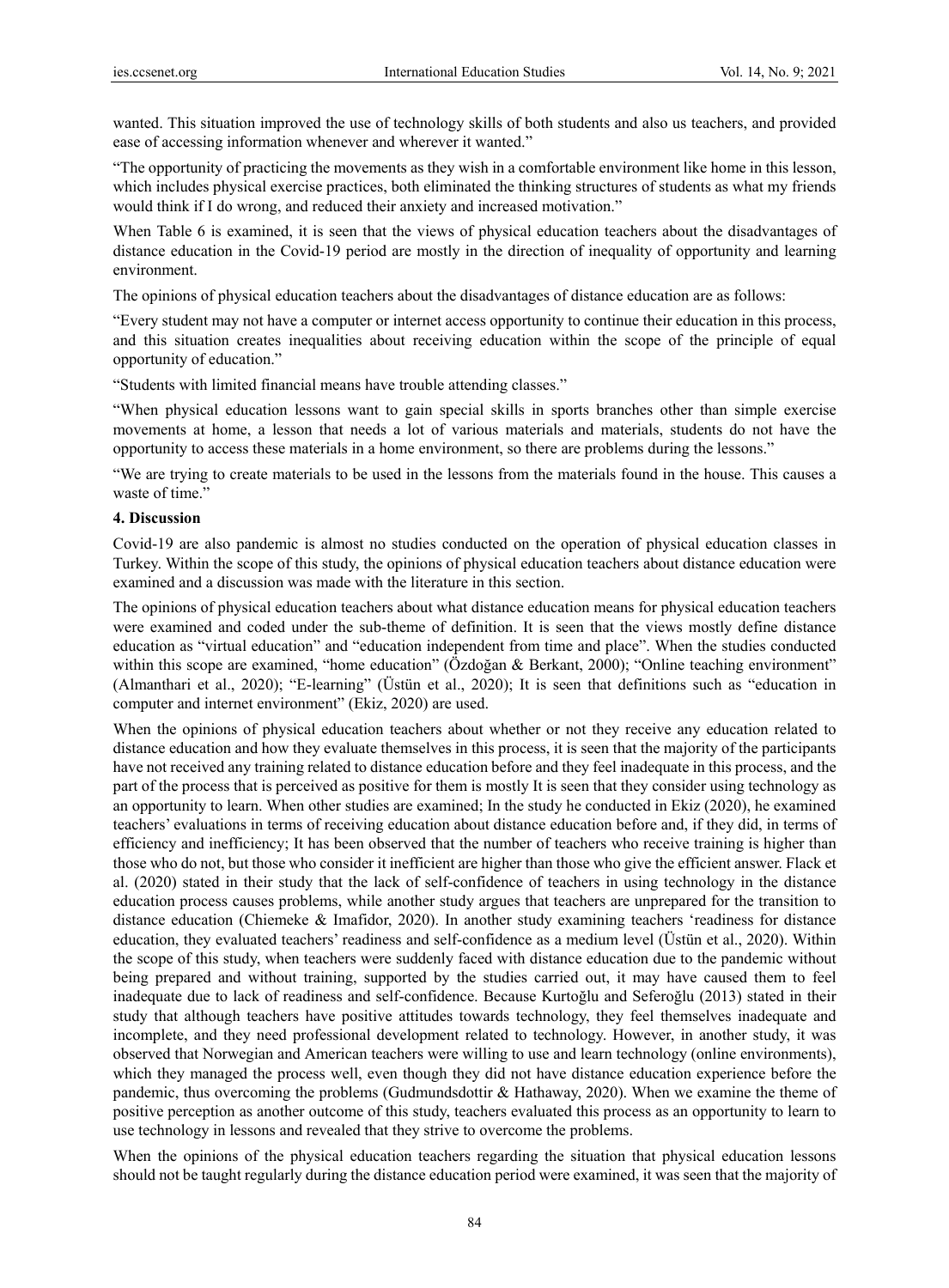the participants participating in the study expressed their opinion that physical education lessons should also be taught during the pandemic process. The positive opinions they reported about the processing are that students who are inactive during the Covid-19 pandemic, especially during this period, need physical education lessons more for their physical and mental development. When the negative opinions about the teaching of the lessons are examined, it is seen that the lessons are not efficient. When we look at the attitude of other countries in the case of teaching physical education lessons during this pandemic period, which negatively affected all countries of the world at the same rate; In the study conducted by EUPEA (2020 act; Özcan & Saraç, 2020); It is observed that in 41% of the 41 EUPEA member countries, schools continue the distance education process and physical education classes are also included in the process in these countries. In 38.5% of the member countries, it is seen that schools continue face-to-face education, but physical education lessons are taught within the framework of the restrictions applied. In 15.4% of the member countries, face-to-face education continues, but physical education lessons are not taught. Within the scope of the same study, it is seen that 75% of the countries do not reduce the duration of physical education lessons, but 25% of them do. As an example, in Italy, where there is no restriction on lesson hours, with the decision to continue education in schools remotely, physical education teachers were supported with various materials and received seminars and trainings to enable them to continue their lessons effectively. At the same time, it is observed that students are guided to act through social media campaigns. For Turkey distance education process through EB by immediate operation of the ministry of education, although providing access to resources for many courses physical education teachers of these resources how it is seen that the need to support training in can handle and how efficient course they will use (Ozcan and Sarac, 2020). Examining how physical education teachers make use of technology in the distance education process and their views on the web tools they use most in creating course content, it is seen that the most used web tool when they use technology to create live lessons is EBA, which was created by the Turkish Ministry of National Education. Rachmadtullah et al. (2020) emphasized in their study that teachers' efficient use of technology online during the pandemic process has a significant contribution to success in learning. He drew attention to the fact that the student's interest and motivation decreased in the online environment, so it was emphasized that it was important for teachers to use the databases well and to have the necessary equipment to enrich the course content in this sense. The importance of remote teaching of physical education lessons for students who are away from school, friends and social life during the pandemic period has been emphasized and it has been stated that the applications to be made in these lessons are important for students (Tison et al., 2020). When the interviews conducted within the scope of this study were examined, it was found that teachers who use web tools efficiently increased their desire to participate in the lessons, as they were able to keep children's interest and motivation higher.

When the opinions of physical education teachers about the advantages and disadvantages of teaching physical education lessons in the distance education process are examined; views on the advantages of distance education are gathered on the subthemes of time independence, space independence, time saving, development opportunity, learning environment functionality, and the opinions regarding its disadvantages are on the subthemes of inequality of opportunity, lack of learning environment, lack of feedback, risk, lack of socialization and evaluation problems. seems to be concentrated. When the studies are examined; He states that distance education is an opportunity and its greatest advantage is to meet the educational need (Almaghaslah & Alsayari, 2020). In his study, Kaden (2020) states that the biggest advantage of learning support during the COVID-19 pandemic is seen as distance education. Chan et al. (2007) in their study in another pandemic period; They demonstrated that distance education, which enables the sharing of information during pandemic periods, is a great advantage in meeting the necessary education need. In another study they conducted on university students, Andoh et al. (2020) revealed that the most intense view of students about distance education is to use technological facilities more effectively. In another study expressing the same opinion, it is stated that the aspect of distance education, which is considered as the advantage of technology, improves skills in the use of technology and raises awareness about the importance of technology in education (De Paepe et al., 2018). Results of the studied studies; The opinions on the advantages of this study show similarities with the coding of learning how to benefit from the technology coded under the sub-theme of development opportunity and using web tools in distance education. When the studies are examined, it is seen that the most distinctive feature of distance education is that it provides education independent of time and place (DeNeui & Dodge; 2006). Alpaslan (2020) in their study; They stated that it has advantages such as being practical and flexible towards the advantages of distance education, providing diversity in access to information and being independent of time and place. Similarly, Fidan (2020) mentions the advantage of independence from time in their study. Yolcu (2020) states in his study that distance education is one of the important advantages of spatial independence. When we look at the subthemes of independence from time and independence from space, it is seen that there is a similarity. The most important advantage of distance education is that it provides time and space convenience, as well as it saves time by eliminating the time of arrival and departure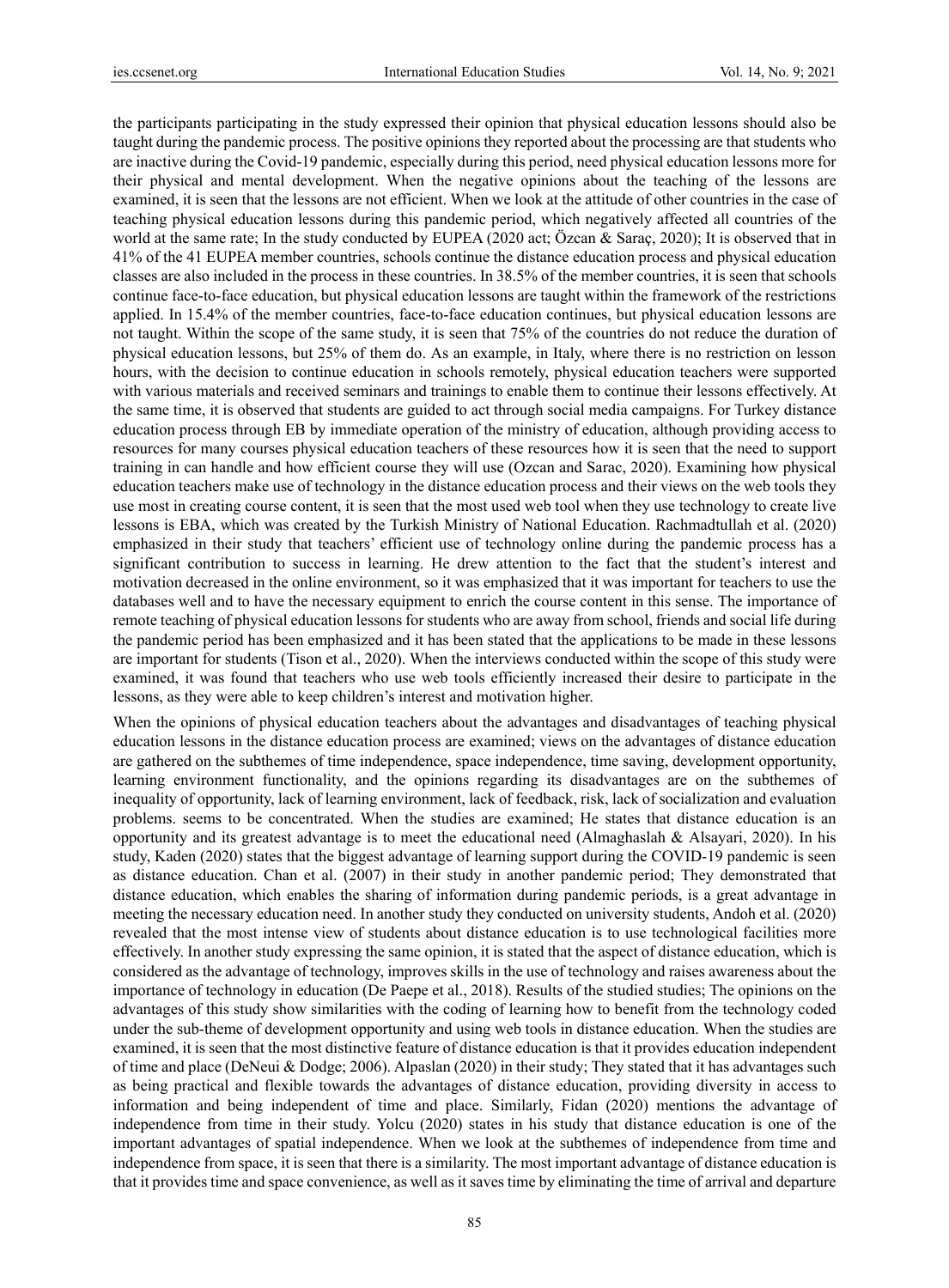to school (Horspol & Lange, 2012). In this finding; It is seen that this study shows similarities with the other sub-themes of saving time and transportation, which is its sub-coding. It is possible to express distance education as education that provides ease of access (Koç, 2020). Horspol and Lange (2012) in their study; They evaluated the increase in the quality of communication and the ease of learning in terms of environment thanks to online applications as an advantage. Within the scope of this study, it is seen that the learning environment functionality finding, which is a sub-theme, is similar. When the literature is examined, it can be said that the findings obtained from the studies and the findings obtained as a result of this study show consistency.

When we examine the sub-themes formed from the disadvantages of distance education, which are frequently mentioned in the study; Inequality of opportunity, lack of learning environment, feedback deficiencies, risks, lack of socialization, evaluation problems. When the related research results are examined, it is seen that similar results are obtained. Distance education does not provide equal opportunities for every student, and students living in rural areas appear to be more disadvantaged in this regard (Ramos-Morcillo et al., 2020). This view is similar to the inequality of opportunity sub-theme of the study. The codes of this inequality of opportunity theme emerge as difficulty in accessing the Internet and computers, and difficulty in obtaining course material. In this sense, it is seen that students with insufficient financial status have problems with computer or internet access. Or, since there is no access to materials and materials provided by the state in the school environment, the students try to provide the materials used in the lessons with the facilities at their homes, and in this case, it again puts some groups in a disadvantaged position. In another study, it was reported that students had problems in communicating in distance education, as well as technical problems caused by internet or computers during education (Keskin & Özer-Kaya, 2020). Likewise, DePaepe et al. (2018) reported that the major disadvantage of distance education is technical support problems. Another sub-theme created within the scope of this study; It is the lack of socialization and the codings made within this scope are seen to be the inability to interact, establish an emotional bond, and communicate. Horspol and Lange (2012) stated that students' perceptions of their disadvantages in the distance education process are seen as inadequate socialization opportunities. In another study, Koç (2020) revealed that the disadvantages of distance education are seen as the lack of interaction between the instructor and the student, students not attending regular classes, and technical problems. Serçemeli and Kurnaz (2020) stated in their study on students that one of the disadvantages of distance education is seen as the lack of interaction between the instructor and the student. These findings are similar to the study.

#### **5. Conclusıon and Recommendatıons**

Within the scope of this research, it was aimed to review the distance education process from the perspective of physical education teachers during the Covid-19 pandemic process. Within the scope of this purpose, some advantages and disadvantages of distance education have emerged. Within the scope of the study, the disadvantages caused by distance education were evaluated and recommendations were made. It is revealed that the continuation of physical education lessons during this pandemic process is seen as important in terms of protecting both physical and mental health of students who are worn out with excess during this period. In this process, it is seen that physical education teachers who have just gotten acquainted with distance education have training deficiencies about distance education and how to use technology efficiently. In this sense, providing training for teachers is considered important in terms of both continuing the process more efficiently and reducing the anxiety experienced by teachers. Distance education should be individualized in order to be a fully supportive education, and some courses should be redesigned in order to teach more efficient lessons based on practice, especially physical education. Kaden (2020) emphasizes that distance education can be supportive for many students, but must be carefully designed and individualized in order not to deepen social divisions. Ensuring equality of opportunity to support the right of every student to receive education under the same conditions is another important issue. Yılmaz-İnce et al. (2020) in their research; He stated that students' computer and internet access facilities affect their views on distance education. In this sense, it is important for every student to have access to these opportunities in terms of providing education and the proper execution of the evaluation process. Because evaluation cannot be done without measurement and it does not give accurate results in an evaluation without a healthy teaching process, and this issue is one of the main disadvantages that should be addressed systematically (Sarı, 2020; Can, 2020). Another major disadvantage of distance education is the lack of socialization. By examining the studies conducted in this sense (Gewin, 2020; Attri, 2012) how to ensure active participation of the student in the lesson, how to create in-class interaction, how to provide information and feedback between teachers and students, to provide effective communication, to identify students in distress and how to support them. It is thought that creating joint reports on issues as required will be beneficial in reducing the problems of this process. Planning and standardizing the course contents and materials to be used at the beginning of the distance education process, having a common plan and program on how to teach physical education lessons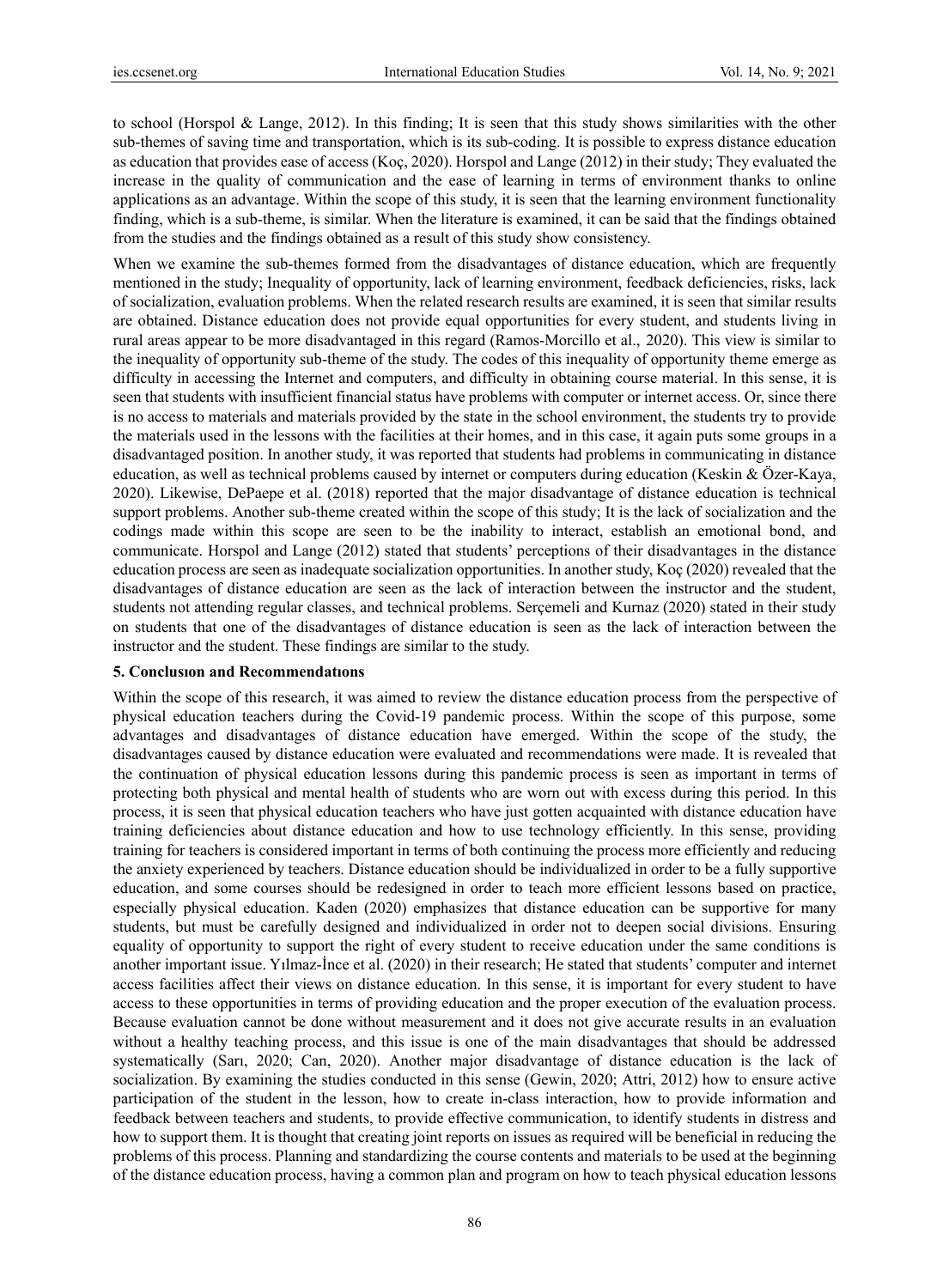will also relieve the system and increase efficiency.

Within the scope of this study, the following suggestions can be made for the distance teaching of physical education lessons.

- When the difficulties of physical education teachers in having distance applications are seen in the distance education process, in-service trainings for teachers can be planned.
- Physical education teachers can be taught how to benefit from various web tools that enrich course content, and these tools can be accessed.
- By standardizing the contents of physical education lessons, exercise programs that are easy to apply at home and without risk can be created.
- Material design studies can be made on how to create materials (balls, mattresses, etc.) that physical education teachers should use in lessons with their students in the home environment, and these materials can be prepared at the beginning of the education process.
- Assessment of physical education lessons can be tied to a standard again, by developing distance education measurement and evaluation methods for physical education lessons, in-service training can be provided on this subject.
- Improvements can be made towards the disadvantages that arise in educational environments by carrying out academic studies for the teaching of physical education lessons in distance education.

### **References**

- Al Lily, A. E., Ismail, A. F., Abunasser, F. M., & Alqahtani, R. H. A. (2020). Distance education as a response to pandemics: Coronavirus and Arab culture. *Technology in Society*.
- Ally, M. (2019). Competency profile of the digital and online teacher in future education. *International Review of Research in Open and Distributed Learning, 20*(2). https://doi.org/10.19173/irrodl.v20i2.4206
- Almaghaslah, D., & Alsayari, A. (2020). The effects of the 2019 novel coronavirus disease (COVID-19) outbreak on academic staff members: A case study of a Pharmacy School in Saudi Arabia. *Risk Management and Healthcare Policy, 13*, 795-802. https://doi.org/10.2147/RMHP.S260918
- Almanthari, A., Maulina, S., & Bruce, S. (2020). Secondary school mathematics teachers' views on e-learning ımplementation barriers during the COVID-19 pandemic: The case of Indonesia. *Eurasia Journal of Mathematics, Science and Technology Education, 16*(7).
- Alpaslan, M. (2020). Öğretim üyelerinin özel yeteneklilerin eğitiminde uzaktan eğitimin kullanımına yönelik görüşleri. *Açıköğretim Uygulamaları ve Araştırmaları Dergisi, 6*(1), 126-147.
- Andoh, R. P. K., Appiah, R., & Agyei, P. M. (2020). Postgraduate distance education in University of Cape Coast, Ghana: Students' perspectives. *International Review of Research in Open and Distributed Learning, 21*(2), 118-135. https://doi.org/10.19173/irrodl.v21i2.4589
- Attrı, A. K. (2012). Distance education: problems and solutions. *International Journal of Behavioral Social and Movement Sciences, 1*(4), 42-58.
- Bawane, J., & Spector, J. (2009). Prioritization of online instructor roles: Implications for competency-based teacher education programs. *Distance Education, 30*(3), 383-397. https://doi.org/10.1080/01587910903236536
- Büyüköztürk, Ş., Kılıç Çakmak, E., Akgün, Ö. E., Karadeniz, Ş., & Demirel, F. (2013). *Bilimsel araştırma yöntemleri*. Ankara: Pegem Akademi.
- Can, E. (2020). Coronavirüs (Covid-19) pandemisi ve pedagojik yansımaları: Türkiye'de açık ve uzaktan eğitim uygulamaları. *Açıköğretim Uygulamaları ve Araştırmaları Dergisi, 6*(2), 11-53.
- Chan, S. S., So, W. K., Wong, D. C., Lee, A. C., & Tiwari, A. (2007). Improving older adults' knowledge and practice of preventive measures through a telephone health education during the SARS epidemic in Hong Kong: a pilot study. *International Journal of Nursing Studies, 244*(7), 1120-1127. https://doi.org/10.1016/j.ijnurstu.2006.04.019
- Chiemeke, S., & Imafidor, O. M. (2020). Web-based learning in periods of crisis: Reflections on the impact of Covıd-19. *International Journal of Computer Science & Information Technology (IJCSIT), 12*(3), 33-46. https://doi.org/10.5121/ijcsit.2020.12303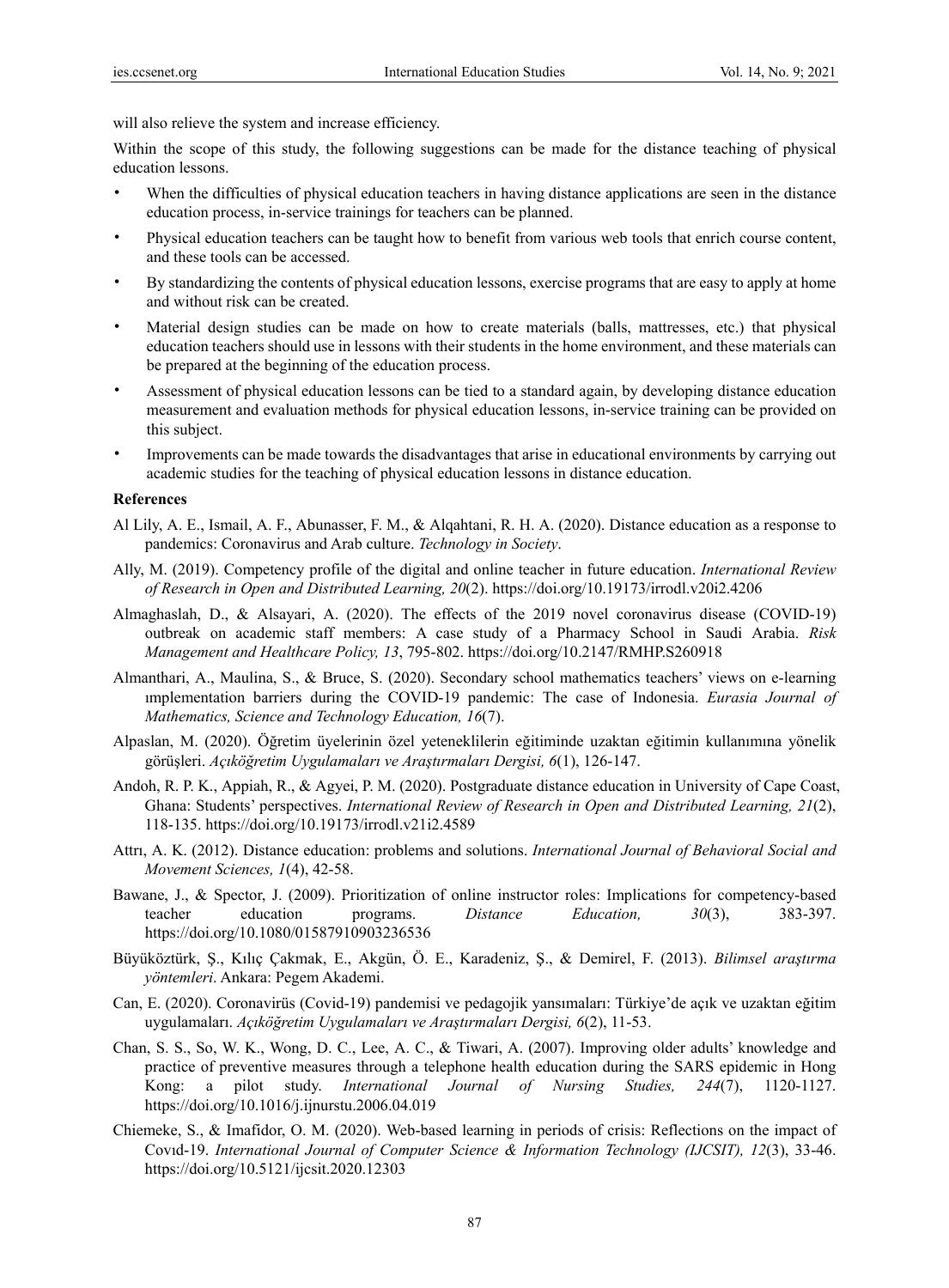- De Paepe, L., Zhu, C., & DePryck, K. (2018). Drop-out, retention, satisfaction and attainment of online learners of Dutch in adult education. *International Journal on E-Learning, 17*(3), 303-323.
- Deneuı, D., & Dodge, T. (2006). Asynchronous Learning Networks and Student Outcomes: The Utility of Online Learning Components in Hybrid Courses. *Journal of Instructional Psychology, 33*(4), 256-259.
- Ekiz, M. A. (2020). Beden Eğitimi ve Spor Yüksekokulu Öğrencilerinin Karantina Dönemindeki Uzaktan Eğitim İle İlgili Görüşleri (Nitel Bir Araştirma). *Spor ve Rekreasyon Araştırmaları Dergisi, 2*(Özel Sayı 1), 1-13.
- Farmer, H. M., & Ramsdale, J. (2016). Teaching competencies for the online environment. *Canadian Journal of Learning and Technology, 42*(3), 1-17.
- Fidalgo, P., Thormann, J., Kulyk, O., & Lencastre, J. A. (2020). Students' perceptions on distance education: A multinational study. *International Journal of Educational Technology in Higher Education*. https://doi.org/10.1186/s41239-020-00194-2
- Fidan, M. (2020). Covid-19 belirsizliğinde eğitim: İlkokulda zorunlu uzaktan eğitime ilişkin öğretmen görüşleri. *Uşak Üniversitesi Eğitim Araştırmaları Dergisi, 6*(2), 24-43. https://doi.org/10.29065/usakead.736643
- Flack, C. B., Walker, L., Bickerstaff, A., & Margetts, C. (2020). *Socioeconomic disparities in Australian schooling during the COVID-19 pandemic*. Melbourne, Australia: Pivot Professional Learning.
- Gewın, V. (2020). Covıd-19 bekletilirken öğretimi çevrimiçi taşımak için beş ipucu. *Doğa, 580*, 295-296.
- Gudmundsdottir, G. B., & Hathaway, D. M. (2020). We always make it work: Teachers' agency in the time of crisis. *Journal of Technology and Teacher Education, 28*(2), 239-250.
- Hellewell, J., Abbott, S., Gimma, A., Bosse, N. I., Jarvis, C. I., Russell, T. W., ... & Eggo, R. M. (2020). Feasibility of controlling COVID-19 outbreaks by isolation of cases and contacts. *The Lancet Global Health, 8*(4), e488-e496. https://doi.org/10.1016/S2214-109X(20)30074-7
- Horspool, A., & Lange, C. (2012). Applying the scholarship of teaching and learning: Student perceptions, behaviours and success online and face-to-face. *Assessment & Evaluation in Higher Education, 37*(1), 73-88. https://doi.org/10.1080/02602938.2010.496532
- Kaden, U. (2020). Covıd-19 school closure-related changes to the professional life of a k-12 teacher. *Education Sciences, 10*(6), 165. https://doi.org/10.3390/educsci10060165
- Keskin, M., & Özer-Kaya, D. (2020). Covıd-19 sürecinde öğrencilerin web tabanlı uzaktan eğitime yönelik geri bildirimlerinin değerlendirilmesi. *İzmir Kâtip Çelebi Üniversitesi Sağlık Bilimleri Fakültesi Dergisi, 5*(2), 59-67.
- Koç, E. (2020). An evaluation of distance learning in higher education through the eyes of course instructors. *Akdeniz Üniversitesi Eğitim Fakültesi Dergisi, 3*(1), 25-39.
- Kurtoğlu, M., & Seferoğlu, S. S. (2013). Öğretmenlerin teknoloji kullanımı ile ilgili Türkiye kaynaklı dergilerde yayımlanmış makalelerin incelenmesi. *Journal of Instructional Technologies & Teacher Education, 2*(3), 1-10.
- Miles, M. B., & Huberman, A. M. (1994). *Qualitive data analysis*. İnternational educational and professional publisher. Thousand Oaks London New Delhi: SAGE.
- Millî Eğitim Bakanlığı (MEB). (2020). *Bakan Selçuk, koronavirüs'e karşı eğitim alanında alınan tedbirleri açıkladı*. Retrieved from https://www.meb.gov.tr/bakan-selcuk-koronaviruse-karsi-egitimalaninda-alinantedbirleri-acikladi/haber/20497/tr
- Özcan, B., & Saraç, L. (2020). Covıd-19 Pandemisi Sürecinde Öğretmen Çevrimiçi Uzaktan Eğitim Rol Ve Yeterlikleri: Beden Eğitimi Öğretmenleri Örneği. *Milli Eğitim Dergisi, 49*(1), 459-475.
- Özdoğan, A. Ç., & Berkant, H. G. (2020). Covıd-19 Pandemi Dönemindeki Uzaktan Eğitime İlişkin Paydaş Görüşlerinin İncelenmesi. *Milli Eğitim Dergisi, 49*(1), 13-43.
- Rachmadtullah, R., Aliyyah, R. R., Samsudin, A., Syaodih, E., Nurtanto, M., & Tambunan, A. R. S. (2020). The perceptions of primary school teachers of online learning during the COVID-19 pandemic period: A case study in Indonesia. *Journal of Ethnic and Cultural Studies, 7*(2), 90-109. https://doi.org/10.29333/ejecs/388
- Ramos-Morcillo A. J, Leal-Costa, C., Moral-García J. E & Ruzafa-Martínez, M. (2020). Experiences of nursing students during the abrupt change from face-to-face to e-learning education during the first month of confinement due to Covıd-19 in Spain. *International Journal of Environmental Research and Public Health, 17*(15), 5519. https://doi.org/10.3390/ijerph17155519